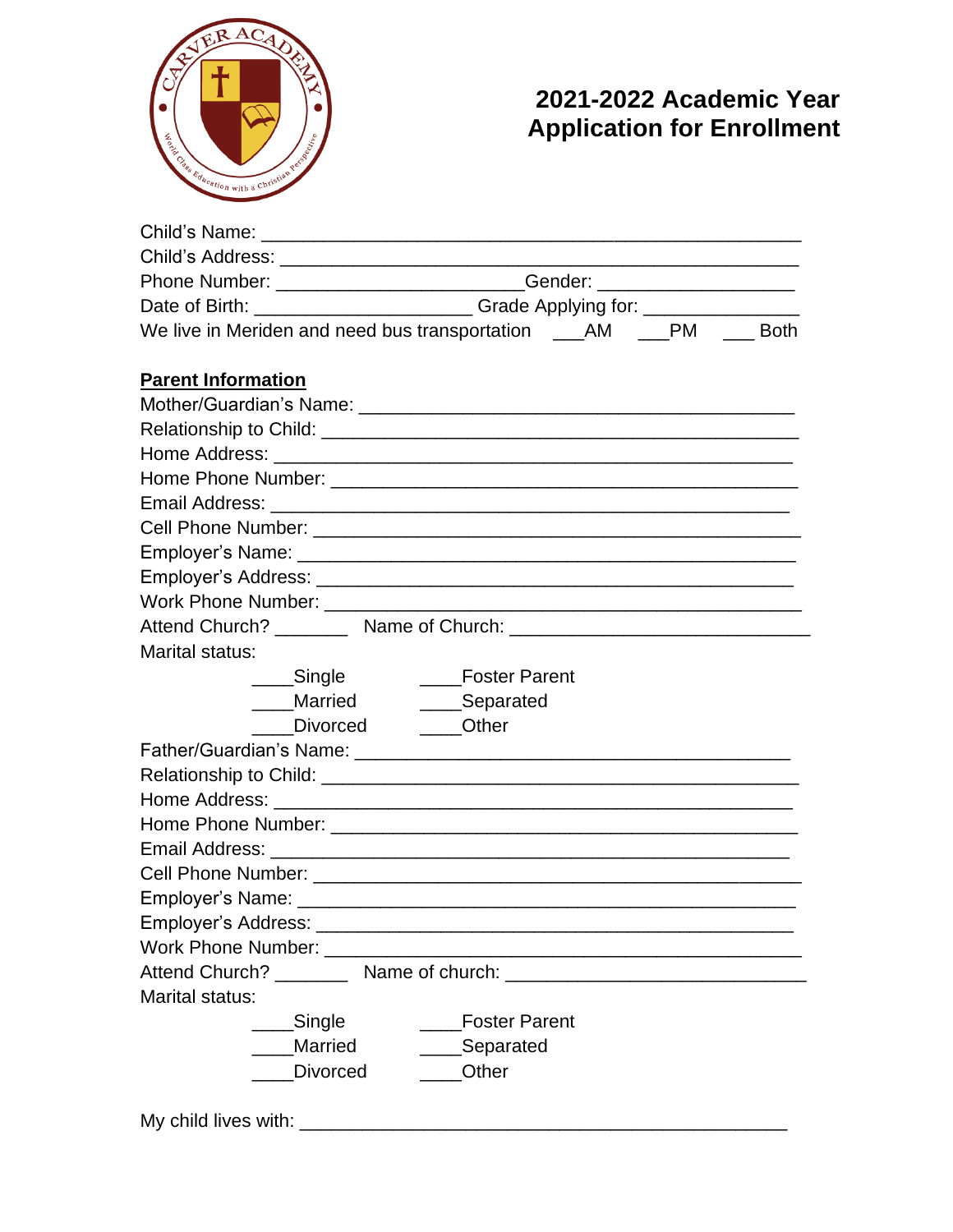| Child's Name<br>How would you describe your child's personality?               |                                                                                                                                                                                                          |  |
|--------------------------------------------------------------------------------|----------------------------------------------------------------------------------------------------------------------------------------------------------------------------------------------------------|--|
|                                                                                |                                                                                                                                                                                                          |  |
| Please give a brief description of your child's strengths and areas of growth. |                                                                                                                                                                                                          |  |
| Please explain why you have chosen a Christian education for your child.       |                                                                                                                                                                                                          |  |
|                                                                                |                                                                                                                                                                                                          |  |
|                                                                                | Grades: below average ___ average ___ above average ___ superior ___<br>Has your child been diagnosed with having a learning disability? _______________                                                 |  |
| <b>Health History of Child</b>                                                 | Does your child have frequent colds? Explain: __________________________________                                                                                                                         |  |
| Tonsilitis? _______________________                                            |                                                                                                                                                                                                          |  |
| Stomachaches? ________________                                                 | Does your child vomit easily? ________                                                                                                                                                                   |  |
|                                                                                | Has your child been to the dentist? ___ Had vision checked? ________________                                                                                                                             |  |
|                                                                                |                                                                                                                                                                                                          |  |
|                                                                                | Does your child have any special fears that you are aware of? __________________<br><u> 1989 - Andrea Santa Andrea Andrea Andrea Andrea Andrea Andrea Andrea Andrea Andrea Andrea Andrea Andrea Andr</u> |  |
|                                                                                |                                                                                                                                                                                                          |  |
|                                                                                | Does your child have allergies? ______ If so, how does it usually manifest itself?<br>Asthma __________ Hay Fever _________ Hives ________ Other _____________________                                   |  |
| Please describe any medical conditions your child has:                         |                                                                                                                                                                                                          |  |

\_\_\_\_\_\_\_\_\_\_\_\_\_\_\_\_\_\_\_\_\_\_\_\_\_\_\_\_\_\_\_\_\_\_\_\_\_\_\_\_\_\_\_\_\_\_\_\_\_\_\_\_\_\_\_\_\_\_\_\_\_\_\_\_ \_\_\_\_\_\_\_\_\_\_\_\_\_\_\_\_\_\_\_\_\_\_\_\_\_\_\_\_\_\_\_\_\_\_\_\_\_\_\_\_\_\_\_\_\_\_\_\_\_\_\_\_\_\_\_\_\_\_\_\_\_\_\_\_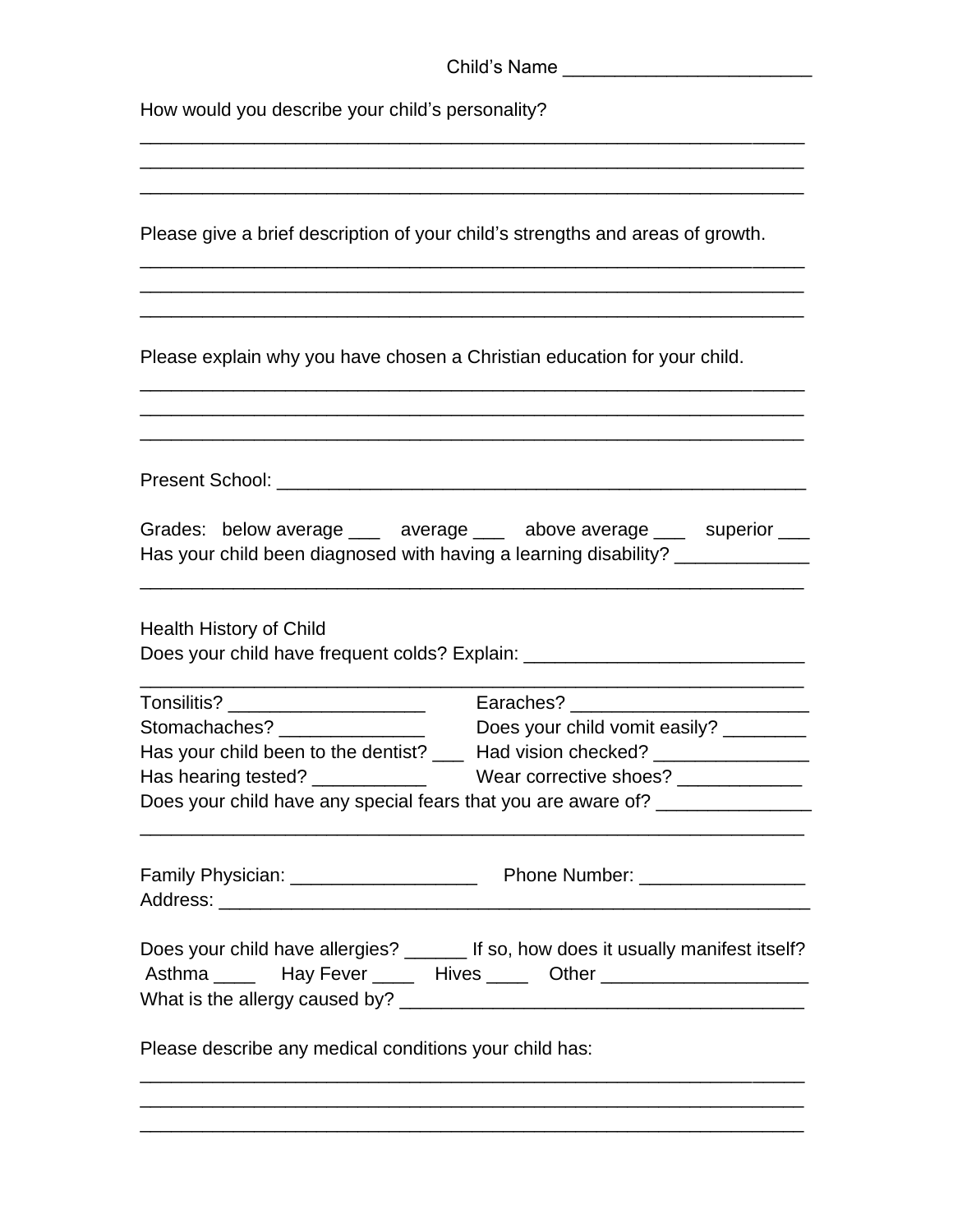Child's Name: \_\_\_\_\_\_\_\_\_\_\_\_\_\_

#### **PERMISSION TO PICK UP CHILD**

I authorize the following adults to pick up my child from Carver Academy or to be contacted in the event I cannot be reached.

|                                                                                                                        | Name & Address Relationship to Child Home and Work Phone |  |
|------------------------------------------------------------------------------------------------------------------------|----------------------------------------------------------|--|
|                                                                                                                        |                                                          |  |
|                                                                                                                        |                                                          |  |
| 2. $\overline{\phantom{a}}$                                                                                            |                                                          |  |
|                                                                                                                        |                                                          |  |
|                                                                                                                        |                                                          |  |
| <u> 1989 - Johann Harry Harry Harry Harry Harry Harry Harry Harry Harry Harry Harry Harry Harry Harry Harry Harry</u>  |                                                          |  |
| <u> 1980 - Johann John Stone, markin film yn y brening yn y brening yn y brening yn y brening yn y brening y breni</u> |                                                          |  |
|                                                                                                                        |                                                          |  |

For the safety of your child, it is Carver Academy's policy that all persons who pick up a child at our school are asked to present proper picture identification. Please inform the people listed above of this policy. If the person picking up your child is not listed above, your child will not be released unless expressed permission by the parent has been made prior to pick up time. There will be no exceptions to this policy

| Mother/Guardian's signature  | Date |  |
|------------------------------|------|--|
|                              |      |  |
| Father/ Guardian's signature | Date |  |
|                              |      |  |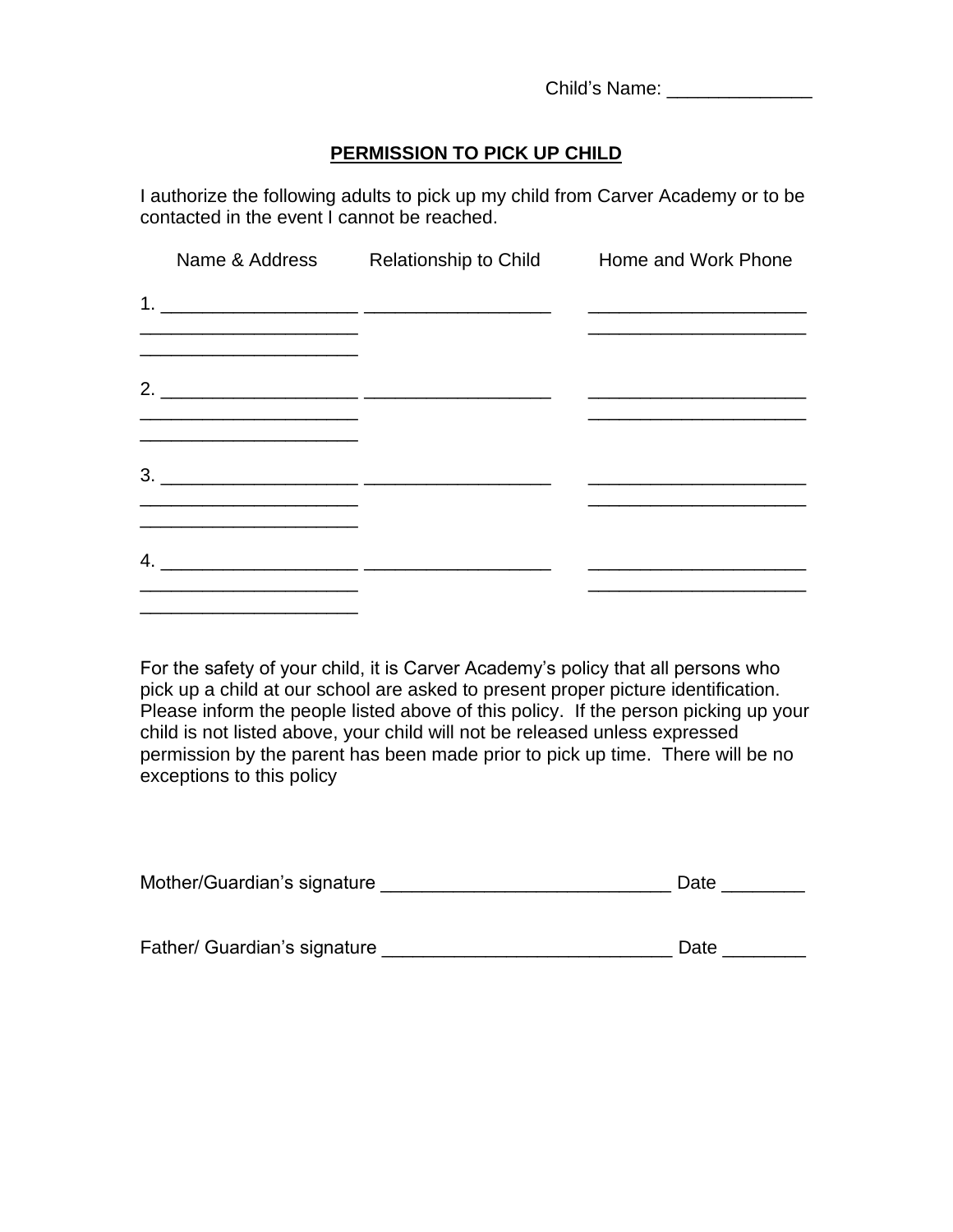#### **PARENT CONTRACT**

1. I / We have read the Carver Academy Statement of Faith and understand that this is the foundation for classroom management, subject matter and content, as well as decisions regarding student behavior and business practices.

2. I / We understand that Carver Academy follows the Meriden Public School System for weather related cancellations and delays, as well as the calendar.

3. I / We understand and will adhere to the Carver Academy Sickness Policy.

4. I / We understand that my/our child will only be released to persons whose names are listed on the *Permission to Pick Up* form. Any changes to this list must be submitted in writing.

5. I / We understand that my/our child may be photographed, and that his / her photo may be used for publicity purposes.

6. I / We understand that unless annual tuition is paid in full by August 1, 2020 that I/we must set up a Tuition Payment Plan through FACTS Tuition Management by August 1, 2020.

7. I / We understand that if we fall behind on a payment more than one month, our child will not be permitted to attend school until the account is brought current and we are at risk of losing the classroom spot.

8. I / We understand that payments for books, tuition, and enrollment fees are non-refundable. In the case of withdrawal, if a student attends class for any portion of a month the whole month's tuition is due.

9. I / We understand that I will be liable for any collection / attorney fees associated with collecting past due balances on my child's Carver Academy tuition account.

\_\_\_\_\_\_\_\_\_\_\_\_\_\_\_\_\_\_\_\_\_\_\_\_\_\_\_\_\_\_\_\_\_\_\_\_\_ \_\_\_\_\_\_\_\_\_\_\_\_\_\_\_

\_\_\_\_\_\_\_\_\_\_\_\_\_\_\_\_\_\_\_\_\_\_\_\_\_\_\_\_\_\_\_\_\_\_\_\_\_ \_\_\_\_\_\_\_\_\_\_\_\_\_\_\_

Mother/Guardian's signature Date Date

Father/Guardian's signature development of the Date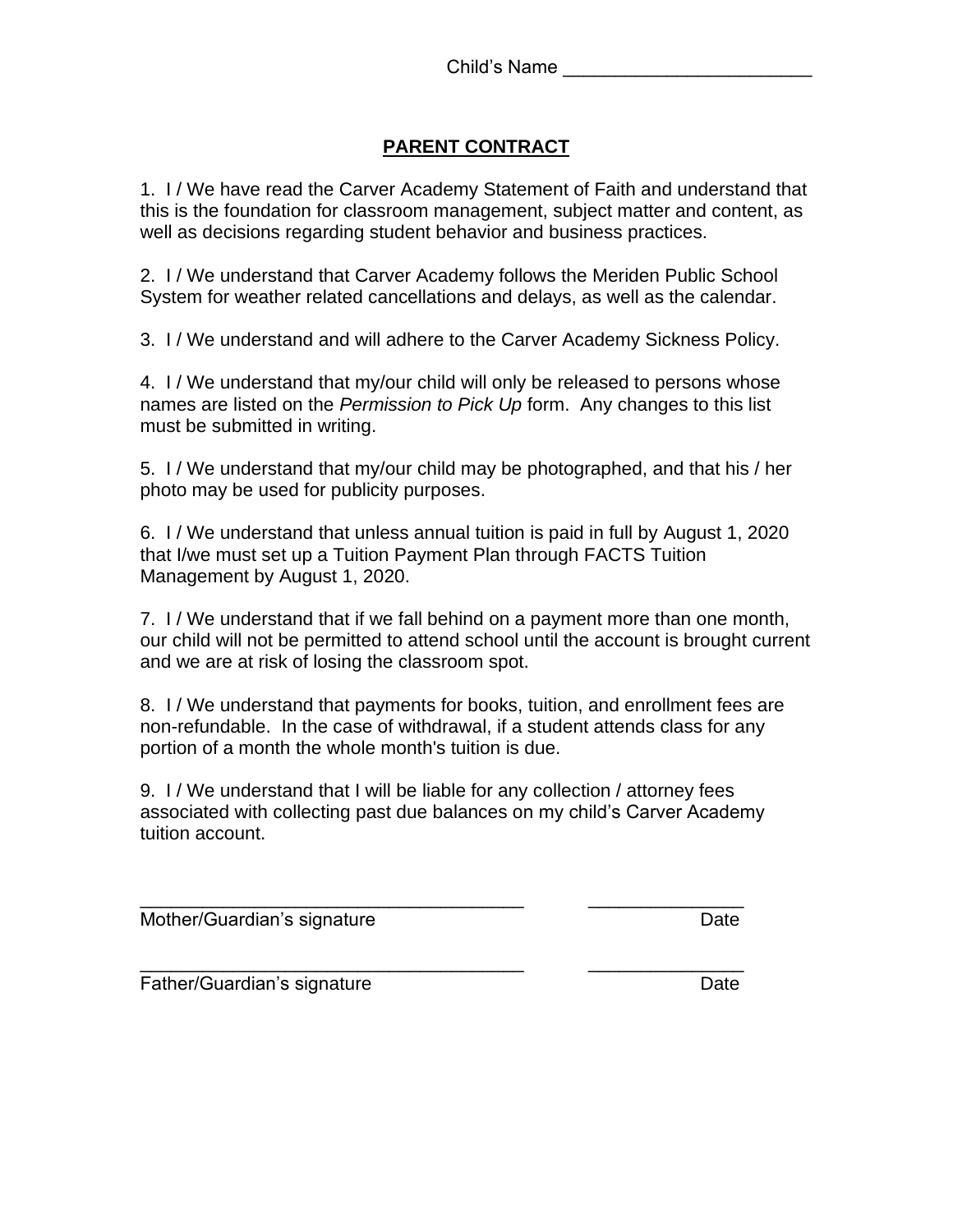#### **EMERGENCY TRANSPORTATION AUTHORIZATION**

I give my consent to Carver Academy to transport my child in the event of a school or town emergency to a safe facility by the most expedient means (i.e. public or private vehicles).

It is understood that a conscientious effort will be made to notify me before such action is taken if time permits.

I also authorize an acting representative of the school to give consent for any and all necessary emergency medical care for my child while they are in the school's care.

| Mother/Guardian's signature | Date |
|-----------------------------|------|

\_\_\_\_\_\_\_\_\_\_\_\_\_\_\_\_\_\_\_\_\_\_\_\_\_\_\_\_\_\_\_\_\_\_\_\_\_ \_\_\_\_\_\_\_\_\_\_\_\_\_\_\_ Father/Guardian's signature development of the Date

### **EMERGENCY MEDICAL PERMISSION FORM**

I give permission for a staff member of Carver Academy who is certified in first aid, to administer first aid to my child in the event that it is necessary.

If a medical emergency arises involving my child, I authorize a staff representative of Carver to accompany my child in any emergency vehicle to an emergency treatment center or hospital. I authorize the center or hospital to treat my child in the event of an emergency. I absolve Carver Academy of all costs relating to any medical treatment and transportation of my child.

\_\_\_\_\_\_\_\_\_\_\_\_\_\_\_\_\_\_\_\_\_\_\_\_\_\_\_\_\_\_\_\_\_\_\_\_\_ \_\_\_\_\_\_\_\_\_\_\_\_\_\_\_

Mother/Guardian's signature development of the Date

\_\_\_\_\_\_\_\_\_\_\_\_\_\_\_\_\_\_\_\_\_\_\_\_\_\_\_\_\_\_\_\_\_\_\_\_\_ \_\_\_\_\_\_\_\_\_\_\_\_\_\_\_ Father/Guardian's signature development of the Date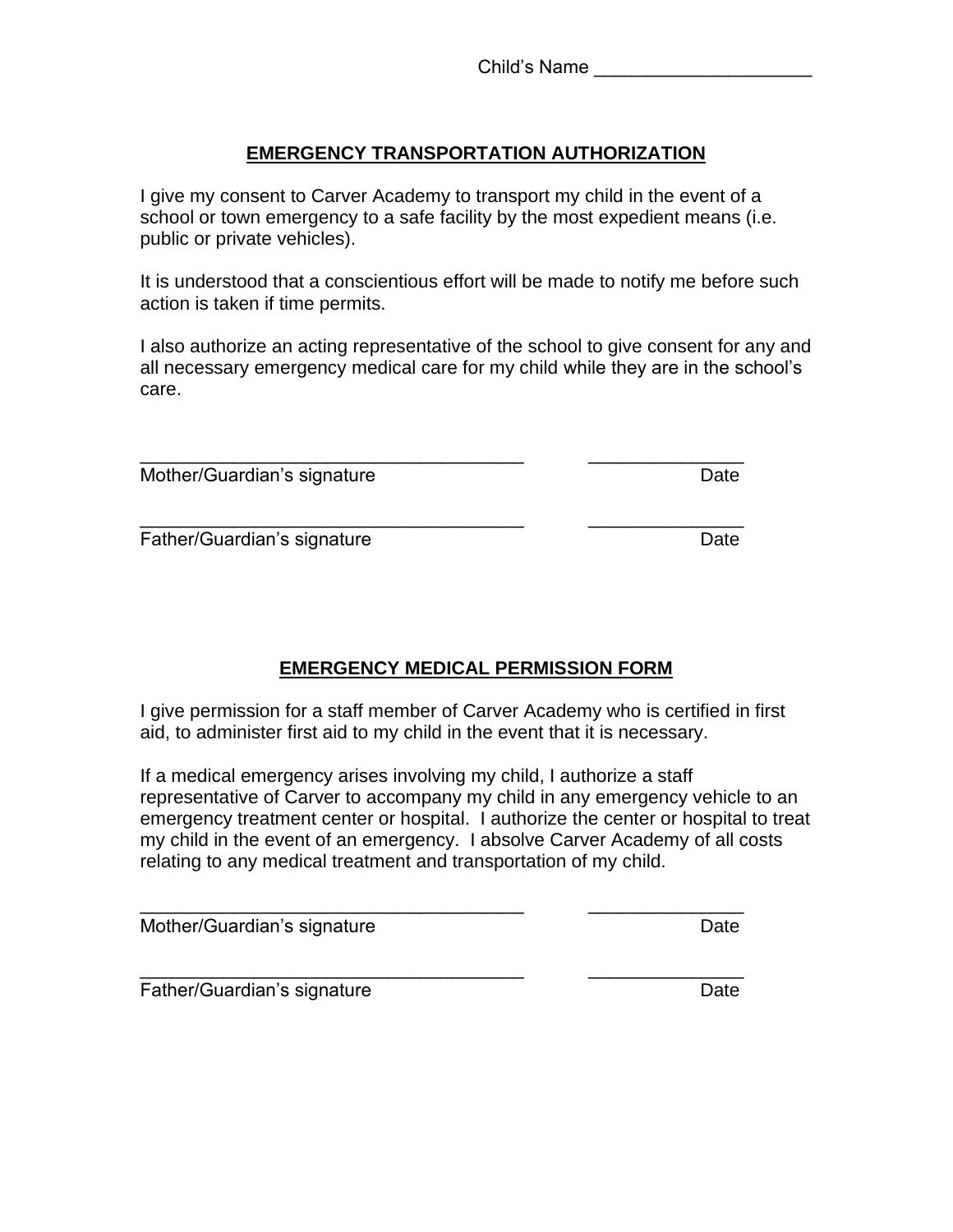

## 2021 / 2022 Dress Code

Parents may choose to purchase Khaki, White, or Black uniform attire. Items may be mixed and matched at parent's discretion. \* Special Event Attire (indicated with asterisk), must be French Toast brand.

Items purchased directly through the French Toast website, may have the optional embroidered Carver Academy logo added.

| <b>Girls</b>                 |                                      |                       |
|------------------------------|--------------------------------------|-----------------------|
| Title                        | <b>Description</b>                   | <b>Color</b>          |
| *Uniform Shirt               | Long Sleeve Peter Pan Blouse         | White                 |
| Uniform Shirt                | <b>Short Sleeve Peter Pan Blouse</b> | White                 |
| <b>Pique Uniform Polo</b>    | <b>Long Sleeved Polo</b>             | White or Burgundy     |
| <b>Pique Uniform Polo</b>    | <b>Short Sleeved Polo</b>            | White or Burgundy     |
| Sweater Vest / Cardigan      | Sweater/Vest                         | White or Burgundy     |
| *Uniform V-Neck Jumper       | <b>Pleated Plaid Jumper</b>          | <b>Burgundy Plaid</b> |
| Uniform Jumper               | Any Style Jumper                     | Khaki or Burgundy     |
| <b>Uniform Pant</b>          | Any Style Pants                      | Khaki or Grey         |
| Uniform Skirt / Scooter      | Any Style Skirt / Scooter            | Khaki or Burgundy     |
| <b>Pleated Uniform Skirt</b> | <b>Skirt</b>                         | <b>Burgundy Plaid</b> |
| .                            |                                      | .                     |

\* Special Event Attire: Not Optional Please wear with white knee socks.

| boys                       |                           |                       |
|----------------------------|---------------------------|-----------------------|
| Title                      | <b>Description</b>        | Color                 |
| *Long Sleeve Oxford Shirt  | <b>Long Sleeve Oxford</b> | White                 |
| Pique Uniform Polo         | Long Sleeved Polo         | White or Burgundy     |
| Pique Uniform Polo         | <b>Short Sleeved Polo</b> | White or Burgundy     |
| Sweater Vest/ Cardigan     | Sweater/Vest              | <b>Burgundy</b>       |
| *Plain Front Uniform Khaki | <b>Flat Front Pants</b>   | Khaki                 |
| <b>Uniform Pant</b>        | Any Style Pants           | Khaki or Grey         |
| <b>Uniform Shorts</b>      | <b>Any Style Shorts</b>   | Khaki or Grey         |
| *Plaid Tie                 | Adjustable or Full        | <b>Burgundy Plaid</b> |

\*Special Event Attire: Not Optional